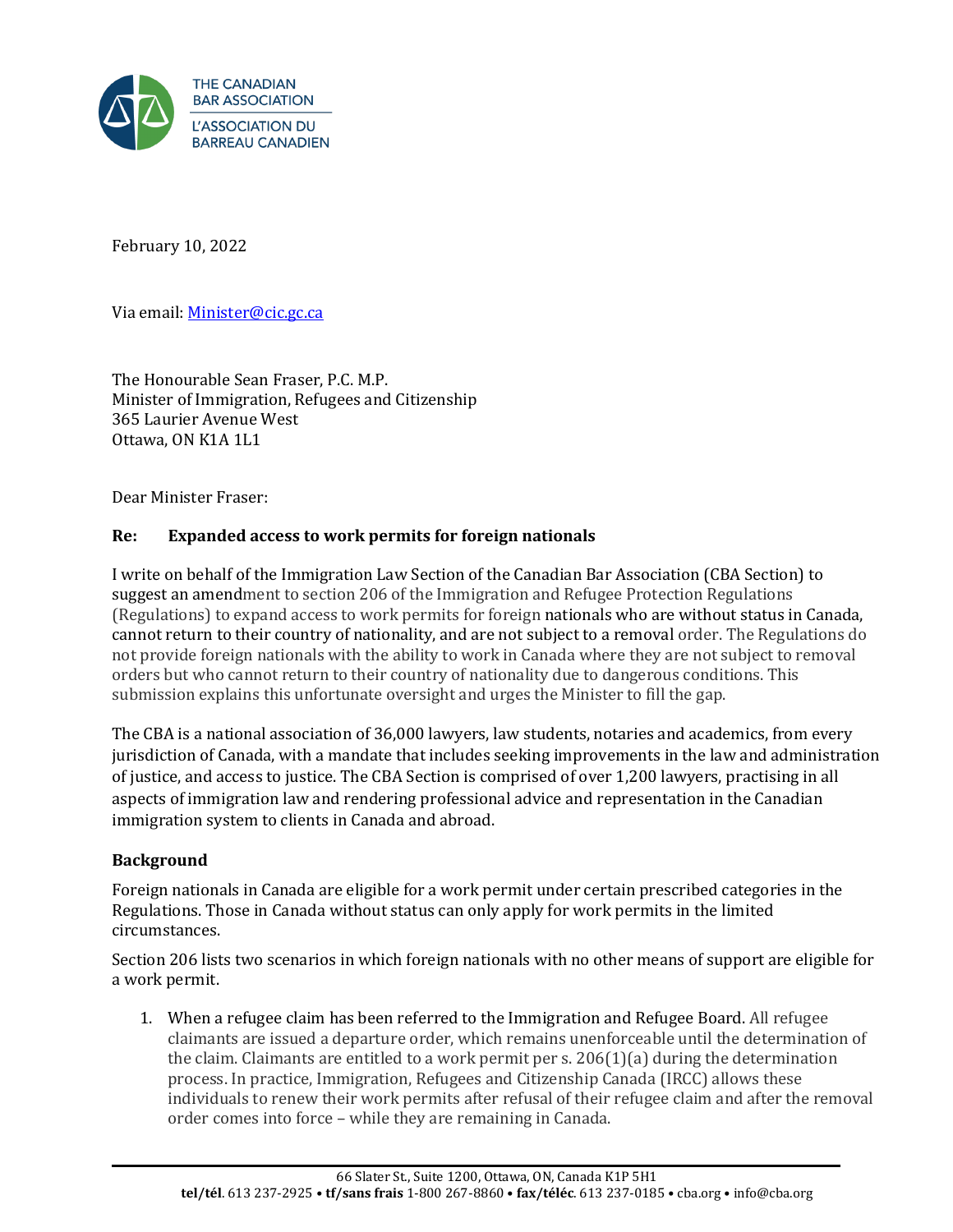2. When foreign nationals are subject to an unenforceable removal order per s. 206(1)(b). This scenario applies to individuals who have been issued a removal order at some point in the past, and whose removal cannot be performed for a variety of reasons. For example, in cases of temporary suspension or administrative deferral of removal with respect to the country of nationality, per s. 230 of the Regulations.

Other circumstances include s. 207, which permits foreign nationals to apply for a work permit if they have approval in principle on their permanent residence application and may be out of status. Section 208 permits the issuance of work permits to temporary residents and foreign nationals who cannot continue their studies due to financial hardship.

# **The problem**

Many foreign nationals who are ineligible for work permits because they don't have a refugee claim or an unenforceable removal order, are also unable to return to their country of nationality because the country is on the list for Temporary Suspensions of Removal (TSR) or Administrative Deferral of Removals (ADR). These individuals find themselves in precarious financial and legal situations for extended times.

For example, this is the case of students who come to Canada and eventually obtain post-graduate work permits. Some are unsuccessful in their long-term goals to obtain permanent residency through regular categories (for instance, being unable to gain qualifying work experience in Canada). This is also the case for individuals who come as visitors and are unsuccessful in extending their authorized stay.

# **Risks of returning to country of nationality**

Dangerous, destitute or otherwise adverse conditions in a country of nationality – such as civil war or large-scale humanitarian crisis – prevent some foreign nationals from leaving Canada to return home. They may not meet the substantive eligibility criteria to make a refugee claim because the risk of hardship and harm arising from the situation in the country of nationality is not a ground on which the refugee status can be conferred.

The reasons for not returning to countries of nationality stem from the adverse, dangerous and sometimes deteriorating conditions. These are the same reasons for which Canada Border Services Agency (CBSA) issues an ADR or TSR for a country pursuant to s. 230 of the Regulations: the Minister may impose a stay the removal of foreign nationals "with respect to a country or a place if the circumstances in that country or place pose a generalized risk to the entire civilian population as a result of:

- a) an armed conflict within the country or place;
- b) an environmental disaster resulting in a substantial temporary disruption of living conditions; or
- c) any situation that is temporary and generalized."1

Typically, these countries are experiencing a prolonged civil war or an armed conflict, or other situations expected to result in a humanitarian crisis for all or most of its citizens. This designation can be shortterm or last decades, as with the Democratic Republic of the Congo.<sup>2</sup>

<sup>2</sup> ADR and TSR are explained as follows on th[e CBSA website:](https://www.cbsa-asfc.gc.ca/security-securite/rem-ren-eng.html)

<sup>1</sup> See *Immigration and Refugee Protection Regulations (IRPR)*, [s. 230.](https://laws-lois.justice.gc.ca/eng/regulations/sor-2002-227/page-30.html#h-689421)

Administrative deferral of removals [are] meant to be a temporary measure when immediate action is needed to temporarily defer removals in situations of humanitarian crisis. The ADR is not meant to address persistent and systematic human rights problems which constitute individualized risk. Once the situation in a country stabilizes the ADR is lifted and the CBSA resumes removals for individuals who are inadmissible to Canada and have a removal order in effect. An individual who is not allowed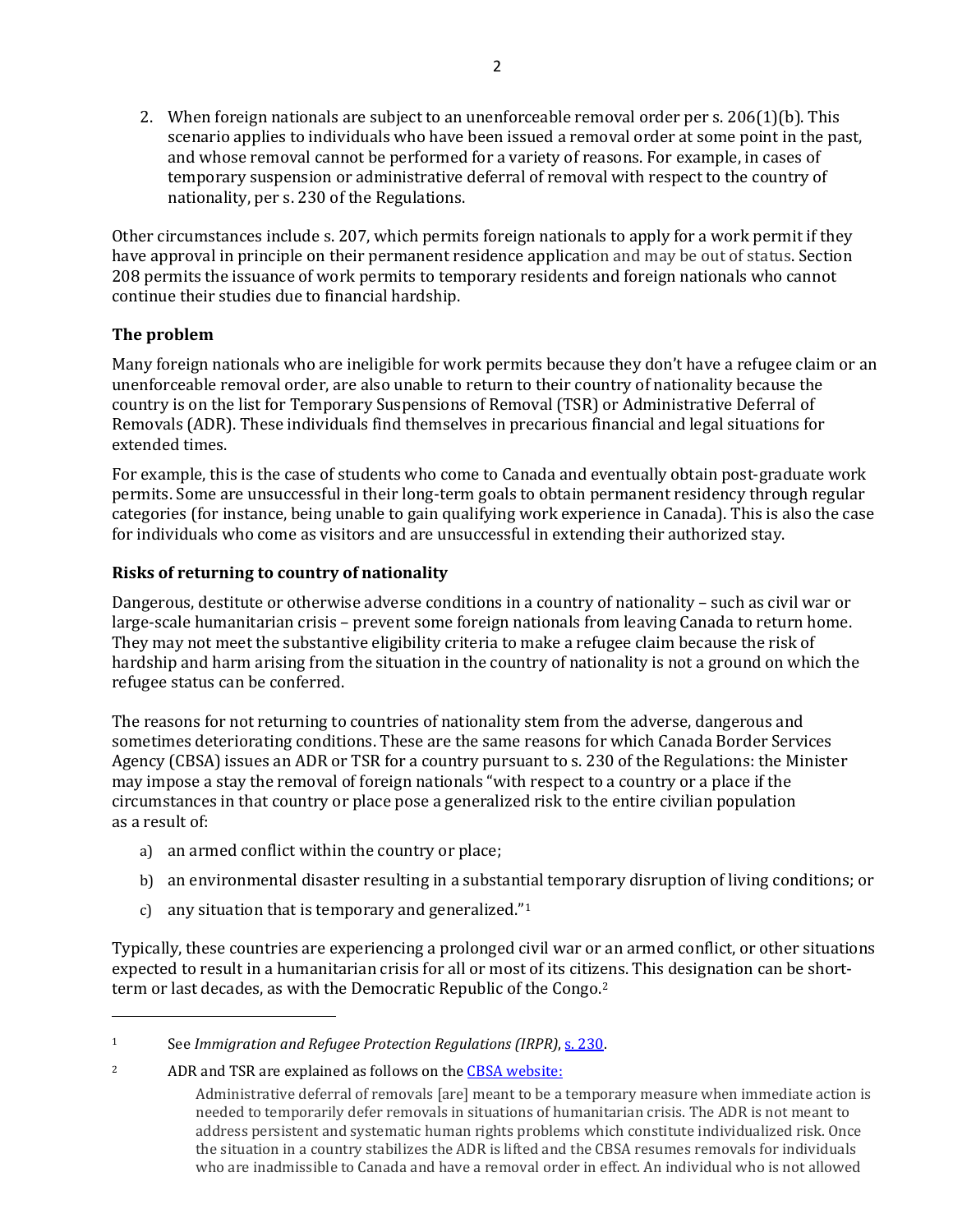Additional reasons to remain in Canada without status involve protracted obstacles in renewing passports or obtaining other travel documents. Individuals who apply for permanent residence under inside-Canada categories, such as on humanitarian and compassionate (H&C) grounds or under the Spouse/Common-law Partner in Canada class, is also a common reason for staying in Canada. These individuals are not eligible for a work permit until approved in principle. However, the approval process can take over 12 months, and often years.

While these individuals continue to stay in Canada without status, they do not necessarily come to the attention of CBSA, are not subject to enforcement proceedings, and do not receive removal orders. Individuals ineligible for a work permit are prevented from earning a living, which leaves them in a difficult predicament legally and practically if unable or unwilling to depart Canada.

In summary, a foreign national from a country subject to a removal moratorium under s. 230, must also be subject to a removal order to benefit from s. 206(1)(b) and become eligible to an open work permit. Many, however, don't have removal orders.

The excessive processing times for inland applications for temporary resident permits – upwards of 12 months – also preclude a meaningful and practical solution to obtain a work permit in a reasonable time under s. 208 of the Regulations.

# **Consequences of staying in Canada**

Applicants who are not eligible for a work permit but cannot return to their home country often suffer severe consequences while remaining in Canada. They must choose between working without authorisation or applying for social assistance to support themselves and their families. In many provinces, their lack of a status renders them ineligible for social assistance. Being ineligible for a work permit results in other hardships: persons forced to work without authorization are more vulnerable to exploitation and mistreatment by employers. Women are especially vulnerable, as they are more likely to suffer from sexual harassment. Working "under the table" limits employment options and likely keeps foreign nationals in menial and strenuous jobs that are physically and mentally exhausting. <sup>3</sup>

IRCC officers may reprimand H&C applicants for engaging in unauthorized work despite few other options to support their families, and may consider non-compliances a negative factor in their application assessment. Nonetheless, the work demonstrates an applicant's ability to financially establish themselves in Canada.

Provinces such as Alberta and British Columbia deny eligibility for a driver's license or healthcare coverage to foreign nationals without a valid temporary status. This exclusion affects their ability to earn

into Canada on grounds of criminality, international or human rights violations, organized crime, or security can still be removed despite the ADR.

Temporary suspension of removals [halt] removals to a country or place when general conditions pose a risk to the entire civilian population. Examples include armed conflict within a country or place or an environmental disaster resulting in a substantial temporary disruption of living conditions. An individual who is not allowed into Canada on grounds of criminality, international or human rights violations, organized crime, or security can still be removed despite the TSR. The primary difference between the TSR and the ADR are that an ADR is generally put in place within a short period of time to immediately respond to a change in country conditions.

<sup>3</sup> Government of Canada[, Vulnerable foreign workers who are victims of abuse.](https://www.canada.ca/en/immigration-refugees-citizenship/services/work-canada/permit/temporary/vulnerable-workers.html) See also Magalhães L, Carrasco C, Gastaldo D. Undocumented migrants in Canada: a scope literature review on health, access to [services, and working conditions.](https://www.ncbi.nlm.nih.gov/pmc/articles/PMC3084189/) *J Immigr Minor Health.* 2010; 12(1); Fay Faraday, [Profiting from the](https://metcalffoundation.com/wp-content/uploads/2014/04/Profiting-from-the-Precarious.pdf)  [precarious,](https://metcalffoundation.com/wp-content/uploads/2014/04/Profiting-from-the-Precarious.pdf) 2014; CBC, Exploitation of migrant care workers has increased since COVID-19 struck, report [says;](https://www.cbc.ca/news/canada/report-migrant-care-workers-exploitation-pandemic-1.5779915) Western University Centre for Research & Education on Violence Against Women & Children, [Exploring the Intersections of Sexual Violence and Precarious Work: A Literature Review.](https://www.learningtoendabuse.ca/our-work/our-projects-resources/national_survey_on_harassment_and_violence_at_work_in_canada/plain_text_documents/exploring_the_intersections_of_sexual_violence_and_precarious_work_a_literature_review.html)